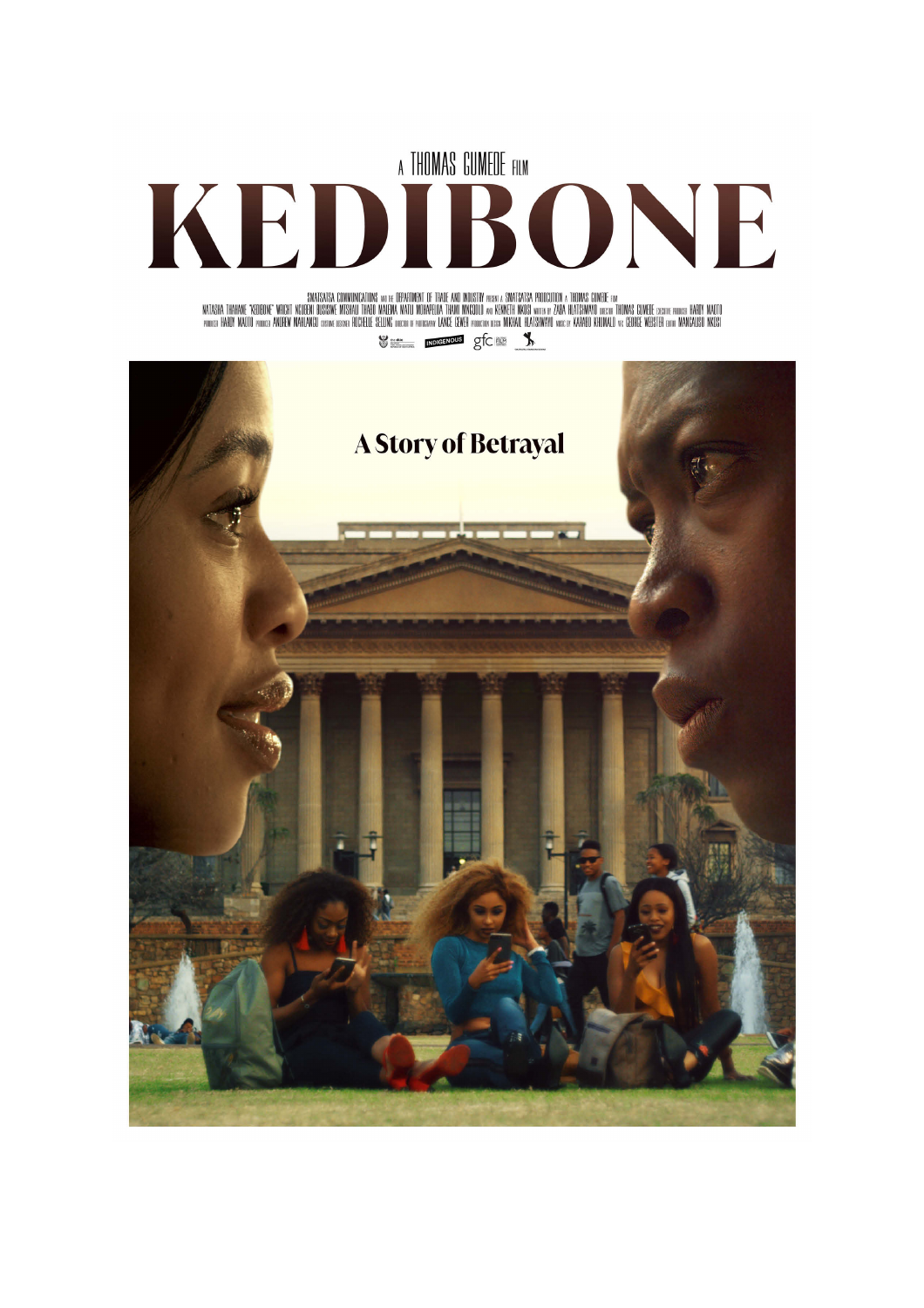## **PRODUCTION NOTES**

## The Department of Trade and Industry (DTI)

## in association with Smatsatsa Communications, Shack Pictures Productions and

#### **Indigenous Film Distribution**

Present

A film by Thomas Gumede

# **KEDIBONE**

Directed by

**THOMAS GUMEDE** 

**Starring** 

NATASHA THAHANE **WRIGHT NGUBENI KENNETH NKOSI MATLI MOHAPELOA** THABO MALEMA **TESSA TWALA BUSISIWE MTSHALI** 

**Executive Producer HARDY MAOTO** 

Producer **ANDREW MAHLANGU HARDY MAOTO** 

Director Of Photography **LANCE GEWER**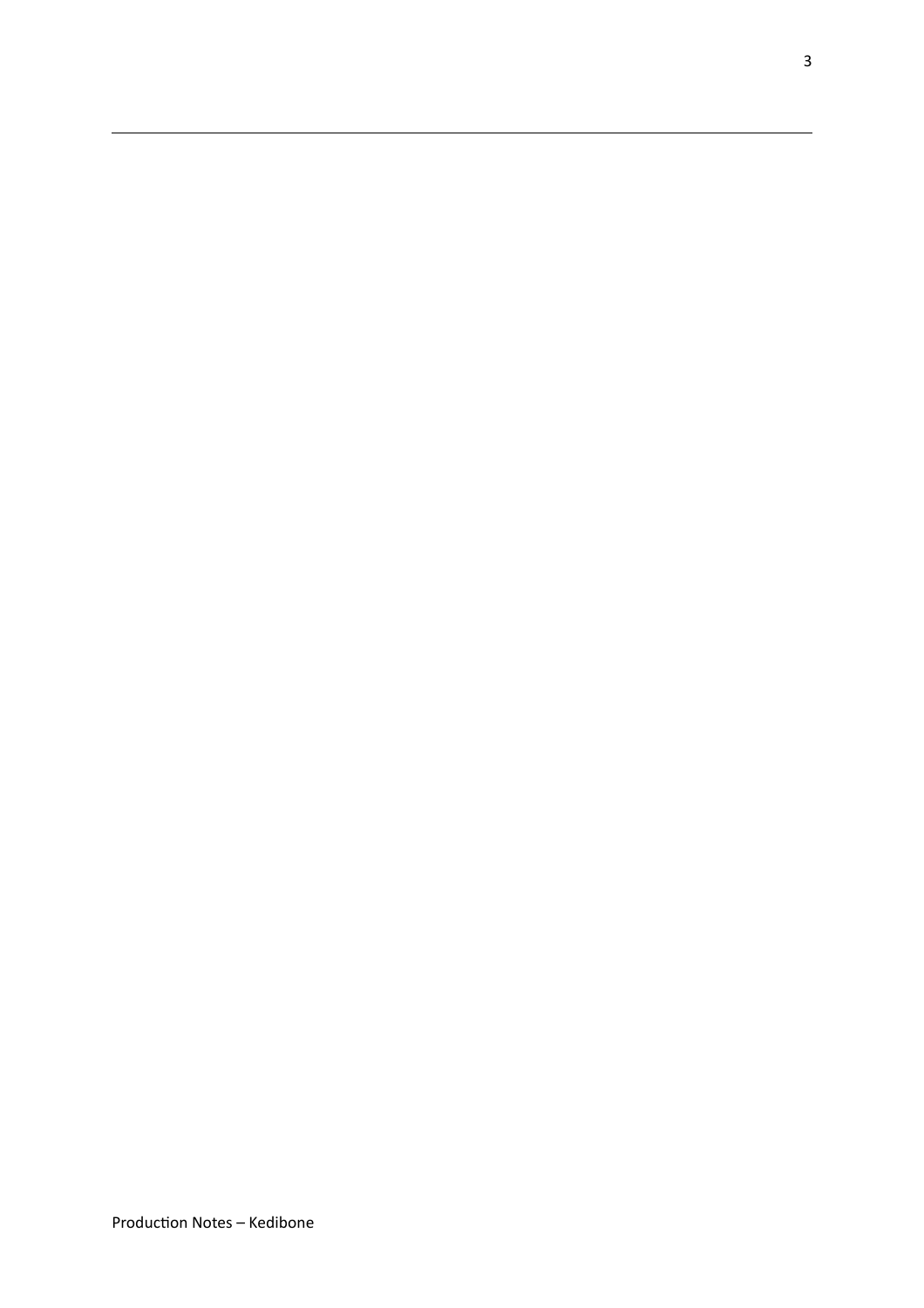## **Synopsis**

Kedibone is a poor, beautiful girl from the township and an aspiring actress. Her devoted boyfriend has put himself in debt to pay for her tertiary education. But while she is studying in Johannesburg, she starts to attract attention from rich hunks, celebrities and businessmen who promise her the affluent life she has always desired. What he doesn't know won't hurt him, surely? Can Kedibone live a double life and enjoy the best of both worlds?

4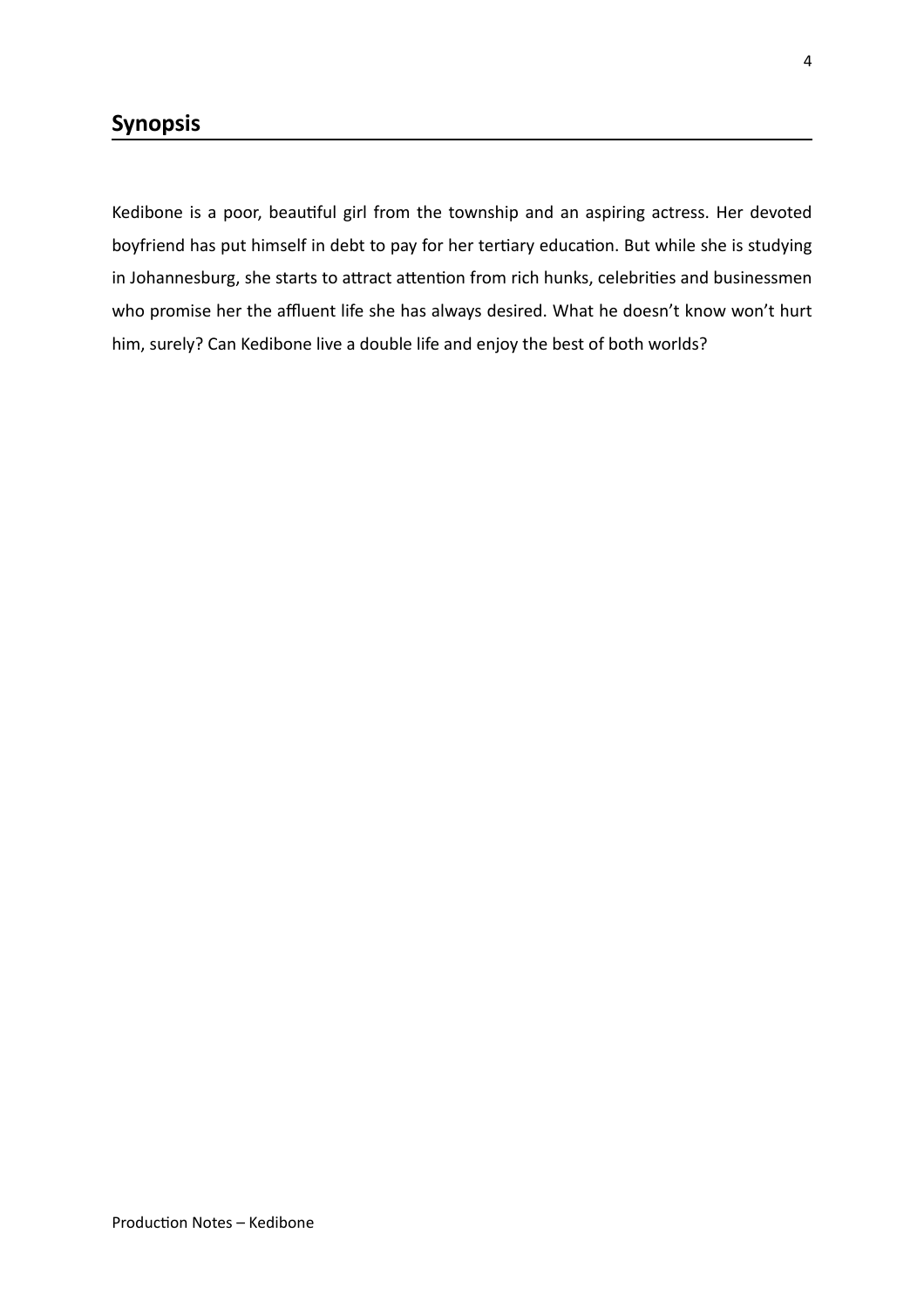## **About the filmmakers**

#### **ANDREW MAHLANGU – Producer**

Andrew Mahlangu was schooled at Kgomotso Comprehensive and on the streets of Gauteng. Since 2004, he has worked in the South African film industry, starting as a runner and climbing all the way to the rank of executive producer. He is a multi-talented filmmaker with the experience as a crew member and creative that makes for an excellent director and producer. In 2016, while in the US, Mahlangu so impressed an ABC executive that she invited him to shadow director Jann Turner on the TV series 'Scandal'. On his return to South Africa he went on to create, produce and direct a TV drama series, a number of short films and has one feature in the can and another in development He is fluent in English, Zulu, isiSwati and Sotho.

#### **HARDY MAOTO – Producer / Executive Producer**

Hardy Maoto is a producer, executive producer, scriptwriter and director who holds a Diploma in Media Practice. He comes from a television background, having worked for Multichoice as a media strategist and marketing analysis executive for 3 years between 2006 and 2009. He then co-founded SS Media Shack in 2009, a media agency through which he produced Hydraform, SA National Department of Transport, and Department of Women television commercials. He then went on to form Self Made Cheese, a creatives movement specializing in skills transfer and development in the film and television sector. Hardy already has two independently produced films under his belt (Kedibone, Wathinta Umfazi) as well as a 6-part television series Inganekwane

#### **THOMAS GUMEDE – Director**

Thomas Gumede is an actor, director, executive producer and filmmaker. He holds a BA degree in Live Performance. Gumede received the award for Best Actor in a drama at the 2009 South African Film & Television Awards (SAFTAs), making him the youngest winner to date. In 2015 he received another SAFTA award for Best Actor in a local sitcom .

In just 15 years he has shared the screen and stage with some South Africa's greatest actors, comedians and musicians. He has also featured and worked in international films, sharing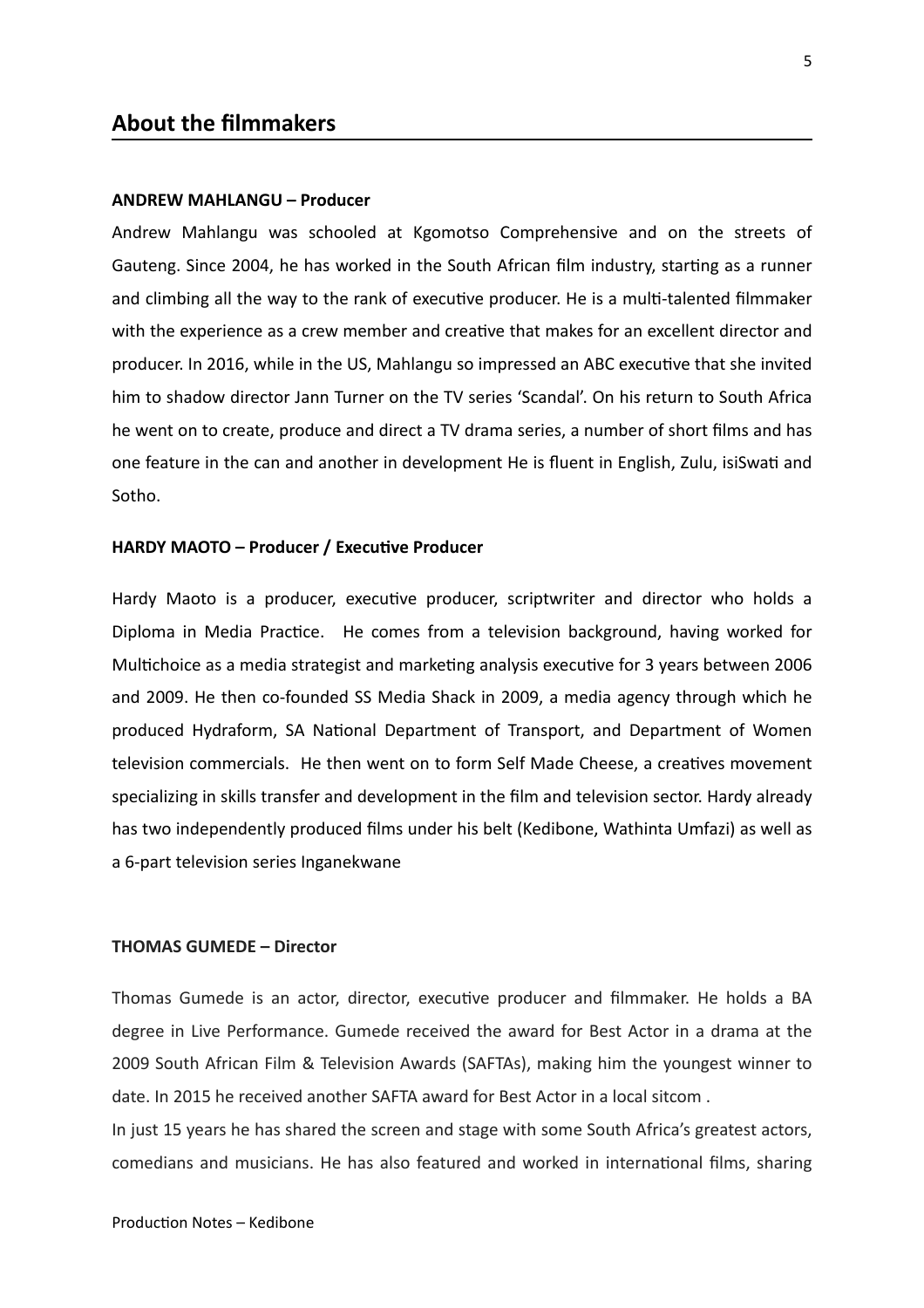the screen with A-list Hollywood super stars such as Idris Elba, Meg Ryan, LL Cool J, William H Macy, Jason Ritter and many more.

He is a walking platform for brands that want associate themselves with a young, black successful entertainer and youth ambassador.

Since 2012, he has taken on the role of executive producer for 12 television shows, with multiple seasons on the Multichoice platform across various entertainment channels, He has created each one, from conceptualisation all the way to production and delivery. He executive produced 12 short films for MNet channel Mzansi Bioskop, directing one.

#### **LANCE GEWER – Director of Photography**

Lance Gewer is an internationally recognised filmmaker and cinematographer with more than three decades of experience behind him. Gewer uses light, lensing and composition to shape the drama and ultimately the audience's emotional connection to characters on screen. He pursues truth of character and story in approaching his cinematography.

His influence on the work is clearly illustrated in South African classics such as the Oscar winner 'Tsotsi' (2005), 'Beat the Drum' (2002), 'Spud' (2010), 'Otelo Burning' (2011), 'Elelwani' (2012) and 'Happiness is a Four-Letter Word' (2016). Whether it is romantic comedy, like 'Zulu Wedding' (2018), 'Love Jacked' (2017), thrillers like 'Flight of the Storks' (2012), 'Kite' (2014), comedy like 'Jozi' (2010), drama like 'Master Harold and the Boys '(2010), docudrama like 'Mandela's Gun' (2016), documentary like 'Ochberg's Orphans' (2008), 'Dancing with the Devil' (2009), or high-concept TV drama like the BBC's series 'Our Girl' (2017-2019), he is at home with all styles and genres and enjoys taking on the challenges they each present.

His talent and passion for great cinematic storytelling have led him to work with internationally acclaimed directors such as Gavin Hood, Jan Kounen, John Irvin and Jon Blair, and actors such as Samuel L. Jackson, John Cleese, Freddie Highmore, Terry Pheto and just about every one of South Africa's great actors.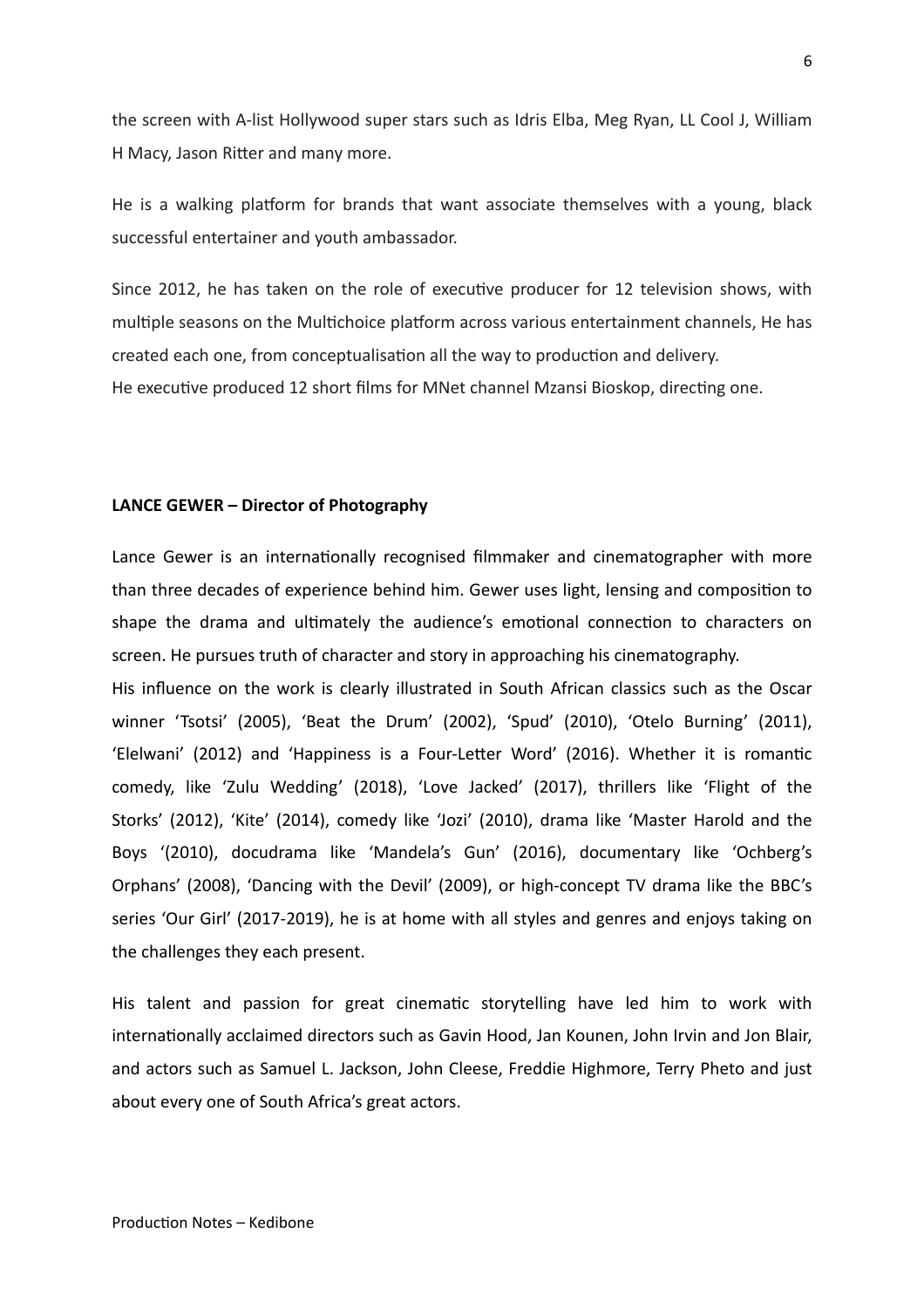He is a proud finalist of the CamerImage Cinematography Festival in Poland (2005), a twotime SAFTA winner, and a recipient of many other awards. He and his work have been the subject of cover feature articles in "American Cinematographer" (March 2006) and Kodak's "In Camera" (April 2006). Gewer takes much pleasure in challenging his craft, whether innovating with a first-time film director or inspiring an established director. He is looking forward to more challenges and adventures and to being part of ground-breaking teams making ground-breaking stories for people on this continent and around the globe.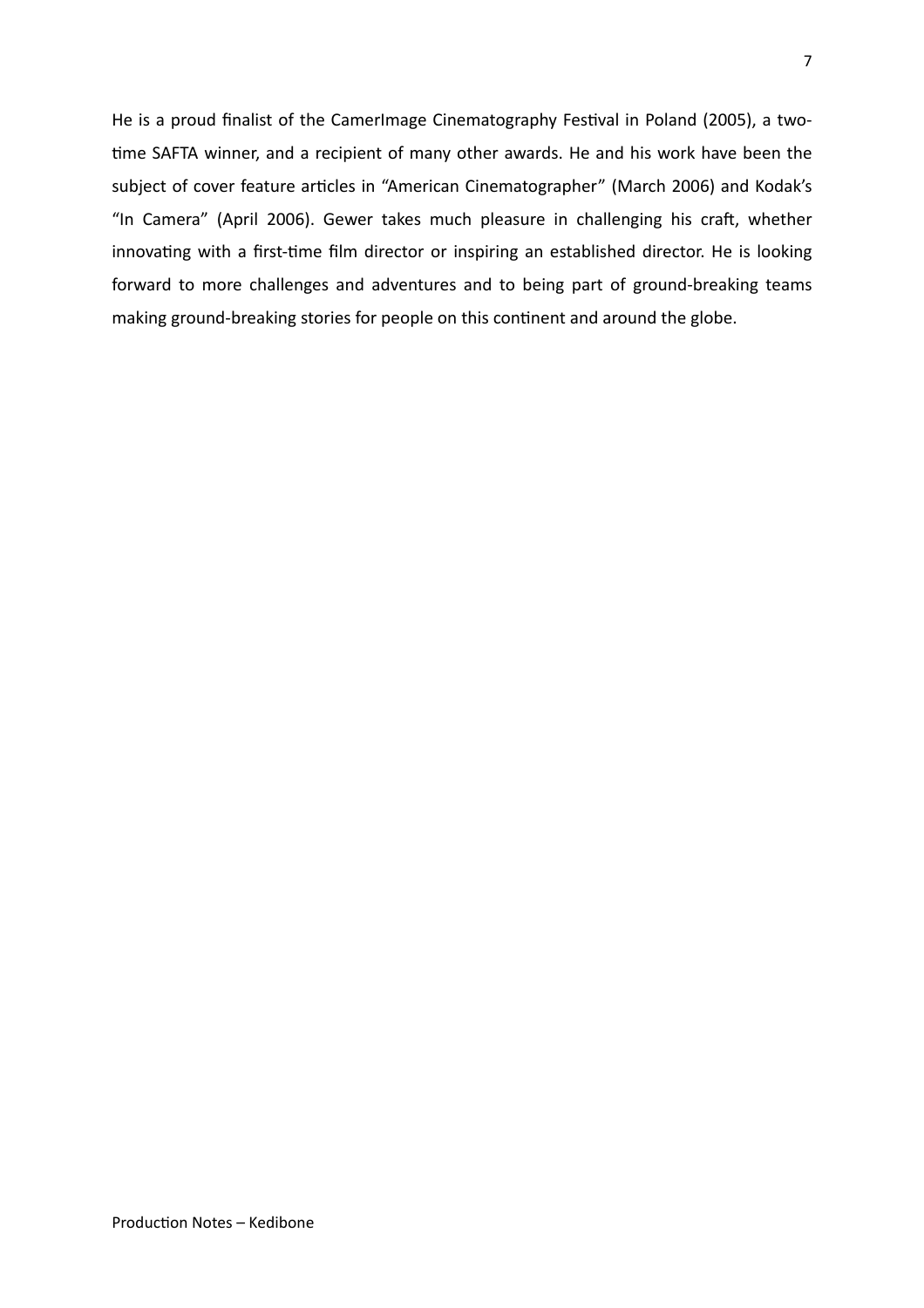#### **ZABA LEROTO HLATSHWAYO – Script Writer**

Zaba Leroto Hlatshwayo is obsessed with creating and has worn many hats in the field of creative and commercial arts. A Market Theatre Laboratory graduate, his journey began in the theatre as a writer, director and performer from where he ventured into advertising and told brand stories as a copywriter for the likes of Amstel Lager, CIROC, Johnnie Walker Blue Label, Lays Deli, Crime Line SA, and LG Electronics. He worked his way into television and film where he currently directs, produces content and writes scripts for broadcasters and independent entities alike.

#### **ROCHELLE SELLING – Wardrobe**

R0chelle Selling has been in the industry for more than 30 years. She has won three South African Film & Television Awards (SAFTAs), and a ten-year gold medal from the Soapie Awards for Best Wardrobe Designer. Selling is a positive achiever who is willing to take on any challenge a job may offer. She works well under pressure and has strong leadership qualities, and applies her vast experience gained in the national and international film industry.

#### **MIKHAIL HLATSHWAYO – Art Director**

Mikhail Hlatshwayo is a recognised production designer who started his career in 2003 as a wardrobe assistant for the 'Pure Monate Show'. He worked his way up on various productions ranging from short films to international and local feature films, TV drama series, commercials and a lot more as a production designer responsible for the creative look and feel of productions.

He is known for his out-of-the-box thinking and creative genius, ensuring that he produces picture perfect designs for all sets he works on. He has a passion for imparting his knowledge to hardworking filmmakers working in his department. In 2012, he was a part of Mnet's mentoring programme Bubblegum Factory, where headed a group of 10 aspiring art directors, some now working in the industry as HOD's. He has also helped train emerging filmmakers in KZN on multiple projects (short films) with Ingomso in 2014.

His love for film has seen him work on productions such as feature film 'Baby Mamas' (2019), 'Abomama', a controversial drama series shot in Soweto for Mzansi Magic Primetime. His international commercial 'Africa Millions' from the DRC won an Emerald Cristal Award at the African Cristal Festival in 2014. He also production designed the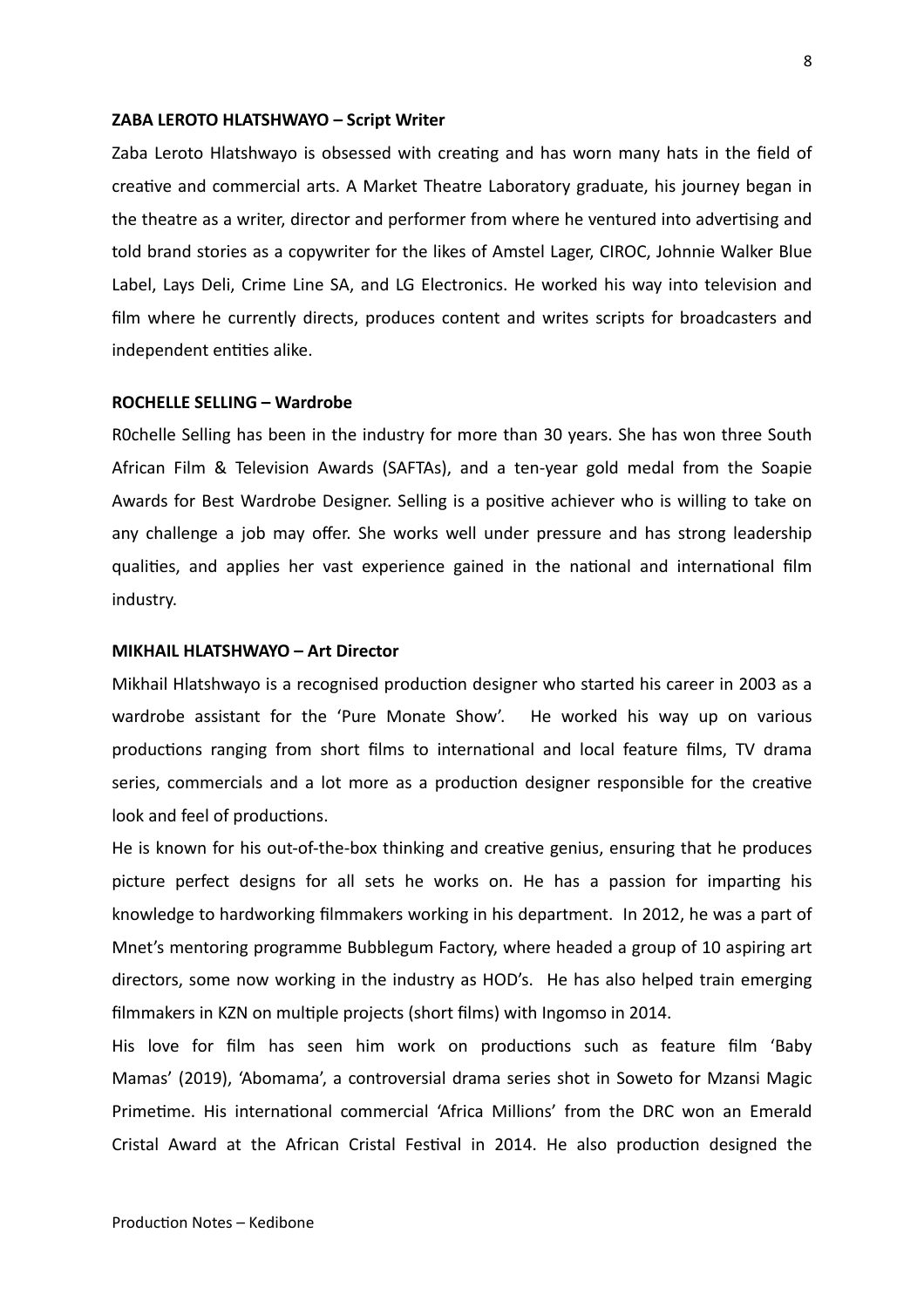heartfelt multi-award-winning short film 'The Letter Reader'. One of his most recent production is the drama series 'Grass Roots', created for Showmax.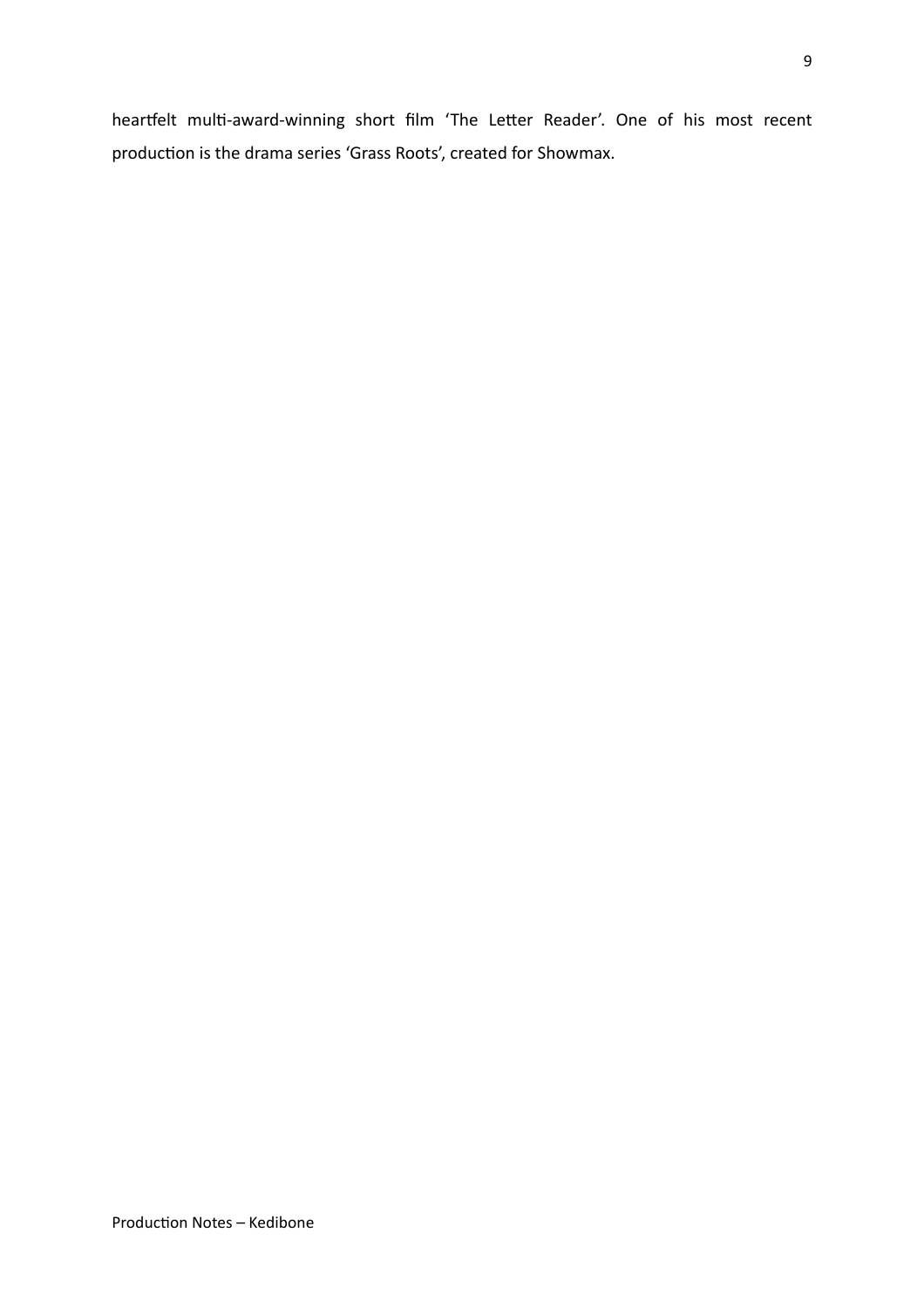## **About the cast**

#### **NATASHA THAHANE – Kedibone Manamela**

Natasha Thahane is a New York Film Academy alum, who stars as Wendy Dlamini in the Netflix teen drama Blood and Water. Thahane graduated in 2018 from NYFA's New York City campus after completing her 1-Year Conservatory Program in Acting for Film. She is a brand ambassador for French cosmetic company Garnier.

#### **WRIGHT NGUBENI**

Wright Ngubeni began acting as a teenager in the SABC 1 television series 'Generations' as Jonathan Motene from 2003 to 2008. He also appeared in e.tv's 'Rhythm City' as Thula. He has appeared in the sitcom 'Thulani No Thuli' (2017), and the films 'Human Cargo' (2004), 'Duma' (2005), and 'Faith's Corner' (2005).

#### **BUSISIWE MTSHALI**

Busisiwe Mtshali is a well-known television actress. She starred as working girl Shirley Dlamini in the Mzansi Magic crime drama series 'Mshika-shika' in 2012. In 2014 she starred in the second season of the e.tv anthology romance series 'Mzansi Love: Kasi Style'. She then went on to star as the title character Thandeka, a clever high schooler, in the SABC1 sitcom 'Thandeka's Diary' in 2015. She also had a guest starring role as DJ Gugs on the SABC3 soapie 'Isidingo'. More recently, she has starred in Mzansi Magic series 'Lockdown' and 'Abomama'.

Mtshali completed a Bachelor of Arts (Honours) degree in Dramatic Arts at Wits University.

#### **THABO MALEMA**

Thabo Malema is one of South Africa's most recognised and versatile actors, having appeared in locally and internationally acclaimed films. He graduated from AFDA with a BA degree in Live Performance and has studied communication at UNISA.

He began acting in 2006. In the theatre, he has appeared in 'All Balls', 'Umuzi ka Vusi' and 'Woza Albert'. In 2015, he was nominated for the Golden Horn Award for Best Actor in a lead role at the South African Film and Television Awards (SAFTAs) for his role as Khaya in the film

10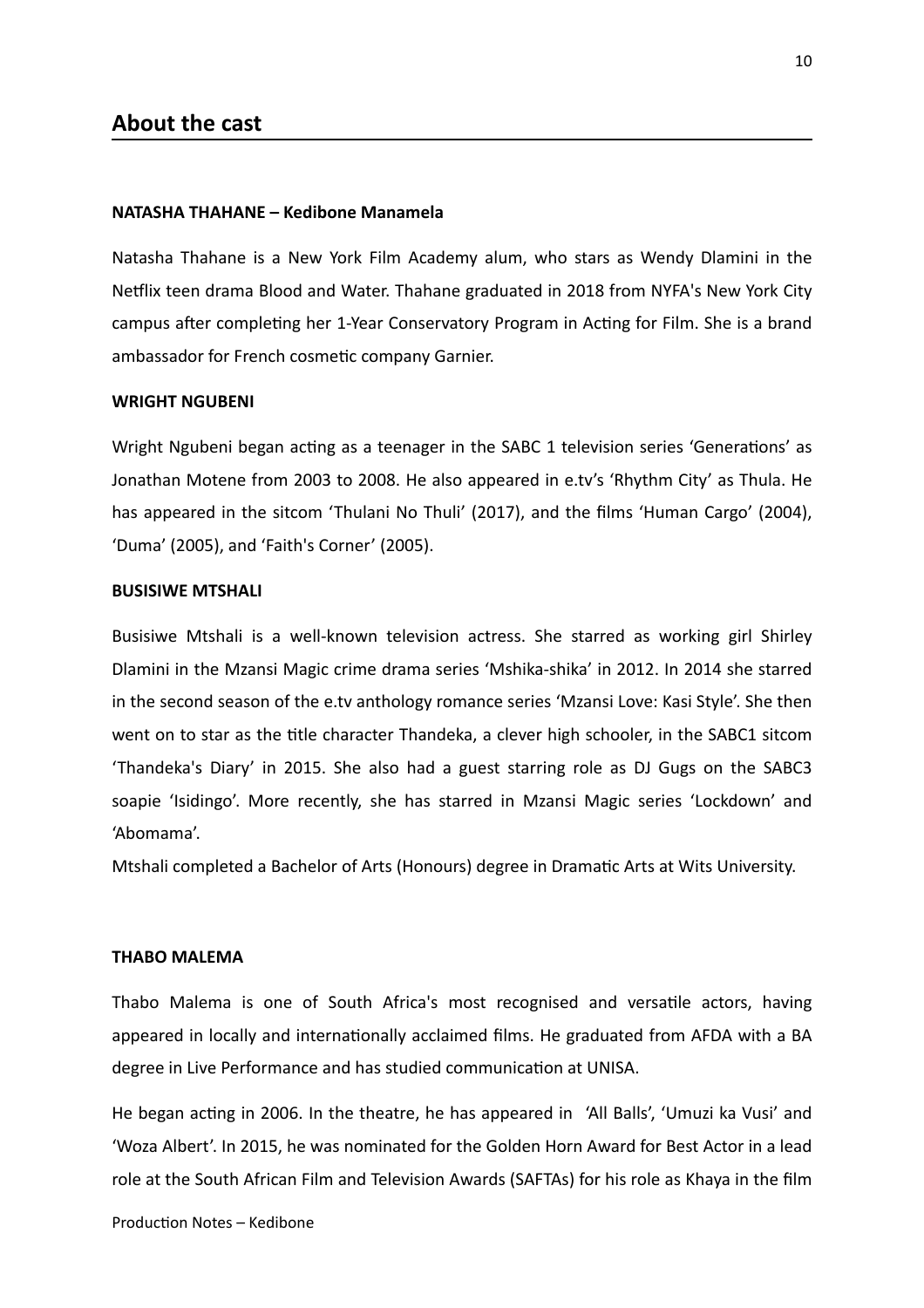'Single Guys'. He is best known for his roles as Vuyo in 'Agent', and as young Selogilwe Namane in 'Ashes to Ashes'. He also appeared 'The Lab' and 'Room 9', 'Gold Diggers' and 'Lithapo', and 'Single Guys'.

In 2016, he produced the historical film 'Kalushi', which tells the story of Solomon Mahlangu, a young boy who joins the South African liberation movement after being beaten by apartheid police officers. In 2020, he starred in the sex comedy film 'Seriously Single', codirected by Katleho Ramaphakela and Rethabile Ramaphakela.

### **KENNETH NKOSI**

Kenneth began his acting career in community theatre. In 1993 he enrolled at the Market Theatre Laboratory in Johannesburg and in 1995 he made his debut in the comedy 'Afrodizzia' at the Johannesburg Civic Theatre. He also co-produced the sitcom 'Mzee wa Two Six', with Endemol.

In 2010, he was the host of the SABC2 World Cup show Siyaya 2010. He was the host of the SABC1 reality competition television series Class Act, from 2010-2011. In 2013 he began hosting the Mzansi Magic and Mzansi Wethu game show 'Wang Verstana', which tests how well engaged couples know each other.

In 2014 he hosted the e.tv reality competition series 'SA's Kitchen Queens', in which six women – with the aid of celebrity mentors – face off each week in challenges for a grand prize, whilst being equipped with skills such as negotiating, budgeting and cooking.

He is a well-known film actor, appearing in films including Otelo Burning (2011), 'Ayanda' (2015), 'Five Fingers for Marseilles', (2017), and 'Blessers' (2019).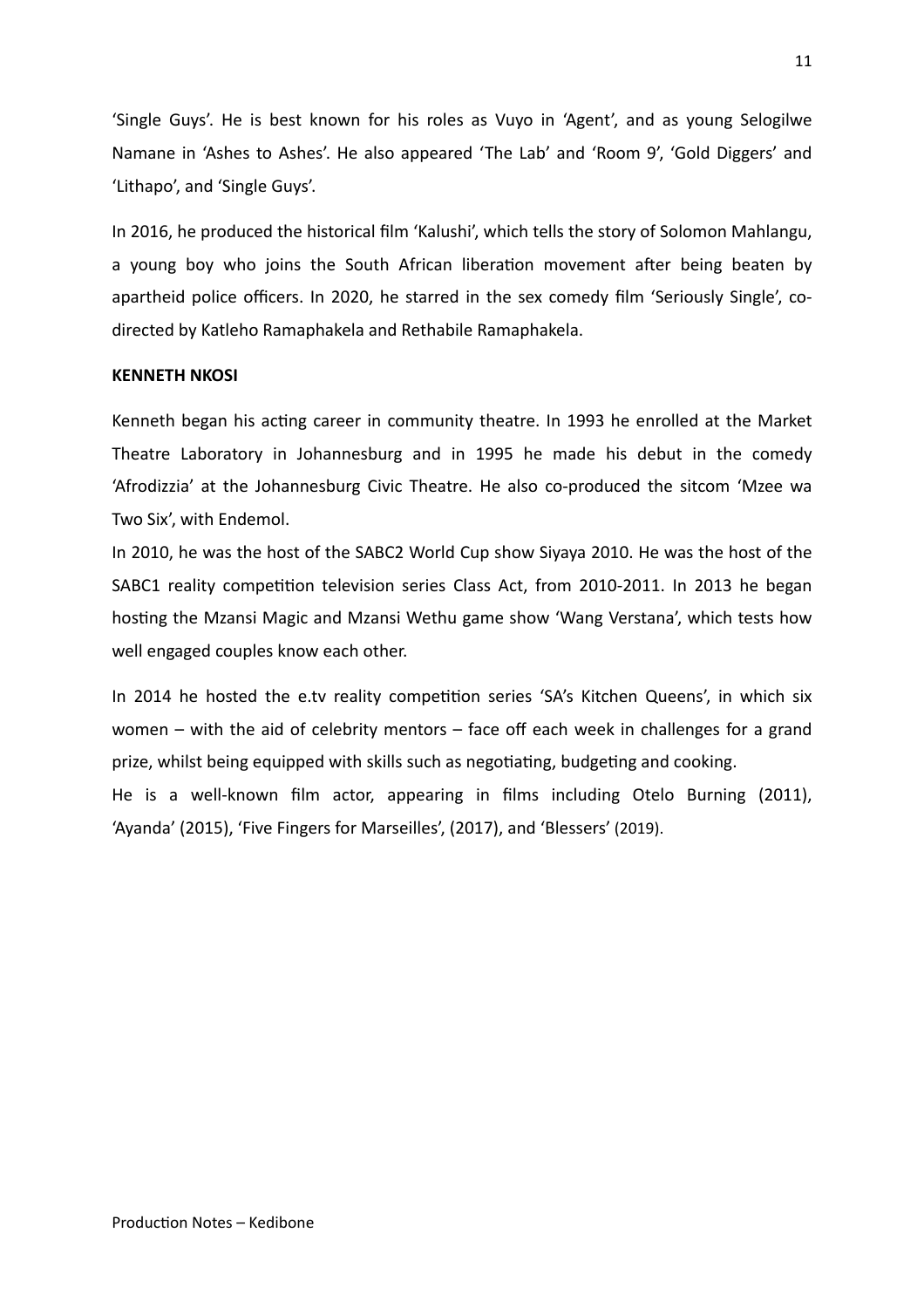## **END CREDITS**

## **CAST**

| Kedibone      | <b>NATASHA THAHANE</b>  |
|---------------|-------------------------|
| Mrembula      | WRIGHT NGOBENI          |
| Franco        | KENNETH NKOSI           |
| Dexter        | <b>MATLI MOHAPELOA</b>  |
| Msithi        | THABO MALFMA            |
| Tanya         | TESSA TWALA             |
| Geminah       | <b>BUSISIWE MTSHALI</b> |
| Smash         | <b>TAMSANQA MNGQOLO</b> |
| Magauti       | UNATHI GUMA             |
| Pebbles       | MELVINA EHELI           |
| Amanda        | <b>KWEZI NDLOVU</b>     |
| Niki          | SIVENATHI MABUYA        |
| Madame        | <b>KEKE MPHUTI</b>      |
| <b>Mingus</b> | <b>TSHEGO KOKE</b>      |
| Bra D         | MUNTU ZWANE             |

12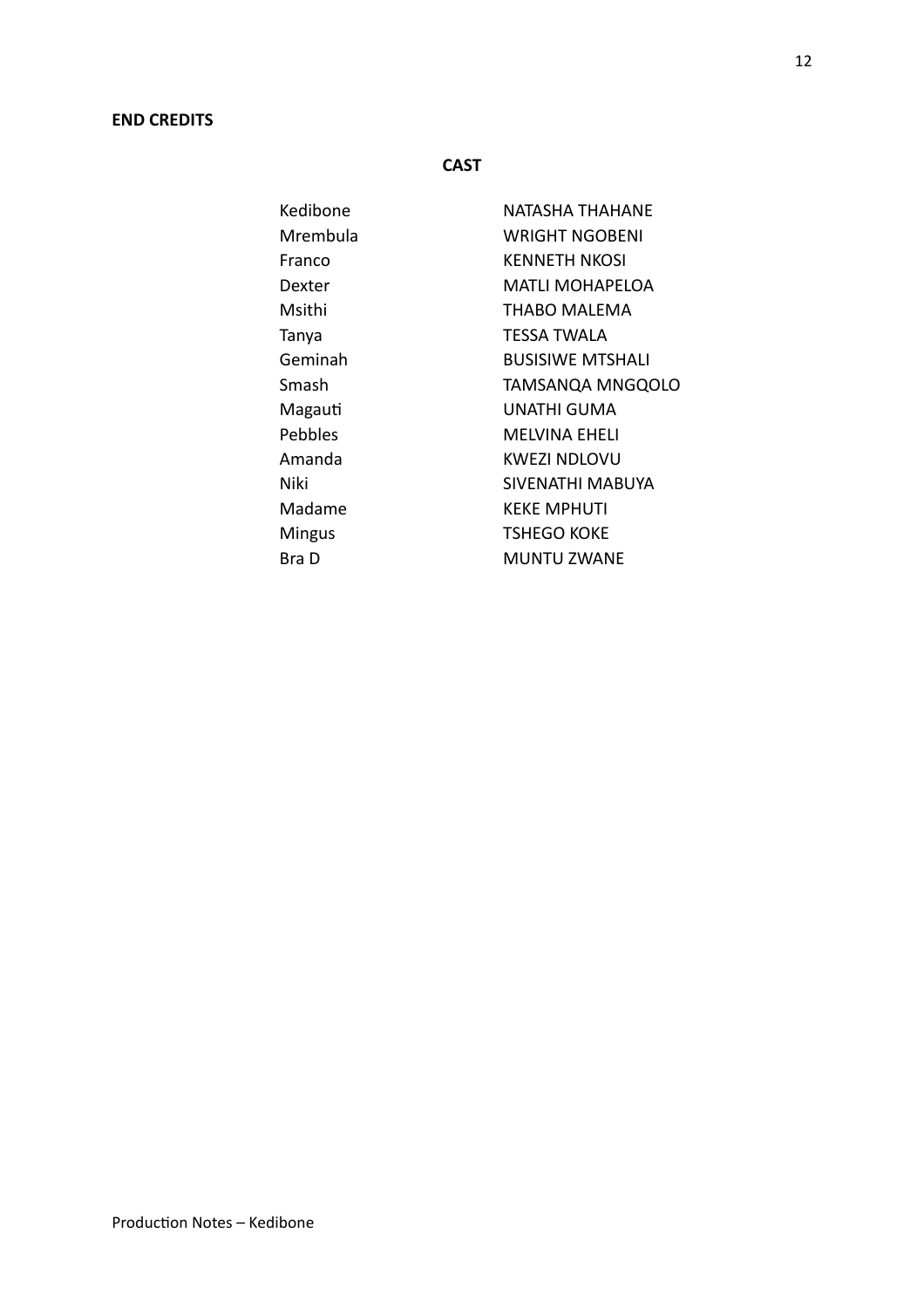**CREW** 

Production Manager Tebogo Ngobeni Production Coordinator Tshidiso Maoto Production Assistant Gift Zwane Production Assistant Chulumanca Dyasi Cast Director Nolwazi Ngubeni Scheduler Karen Peppler Production Accounts Igna Knoetze Crew Driver **Itumeleng Mue** Cast Driver **Sekunjalo Vezi** 1st AD Muntu Zwane 2ND AD Nkonzo Zwane 3<sup>ND</sup> ADBoy Derick Zulu Continuity Sfundo Ntuli

Focus Puller **Liphumile Goduka** Focus Puller Wayne Cosby Camera Assistant Thulani Nghonyama Camera Assistant Mbali Ntshangase Camera 2<sup>nd</sup> Assistant Trevor Mdaki Steadicam Operator **Charl Kamffer** Drone Operator OM Films DIT Tanika Wessels

Key Grip Grant Anthony Rowe Best Boy Vukani Muthakhi Best Boy William Mnisi Grips AssistantBongani Wiseman Sibeko

Boom Swinger Papiso Losaba

Assistant Art Director Tebogo Tshabalala Art Standby Tebogo Tshabalala Set DresserReabetswe Tlabyane Props Master **Ayanda Maseko** Props Buyer **Ayanda Maseko** SFX,Stunts, Doubles & VFX George Webster

Wardrobe Intern Keneilwe May

Zanele Antonette Wardle

Gaffer **Emmanuel Sithole** Spark Sifiso Hopewell Sibiya

Sound Mixer George Ramosime Sound Assistant Portia Seonyane Boom Swinger Samukelo Masuku

Art Director Msindisi Mikhail Hlatswayo Production Designer Msindisi Mikhail Hlatswayo

Wardrobe HOD Rochelle Rosey Selling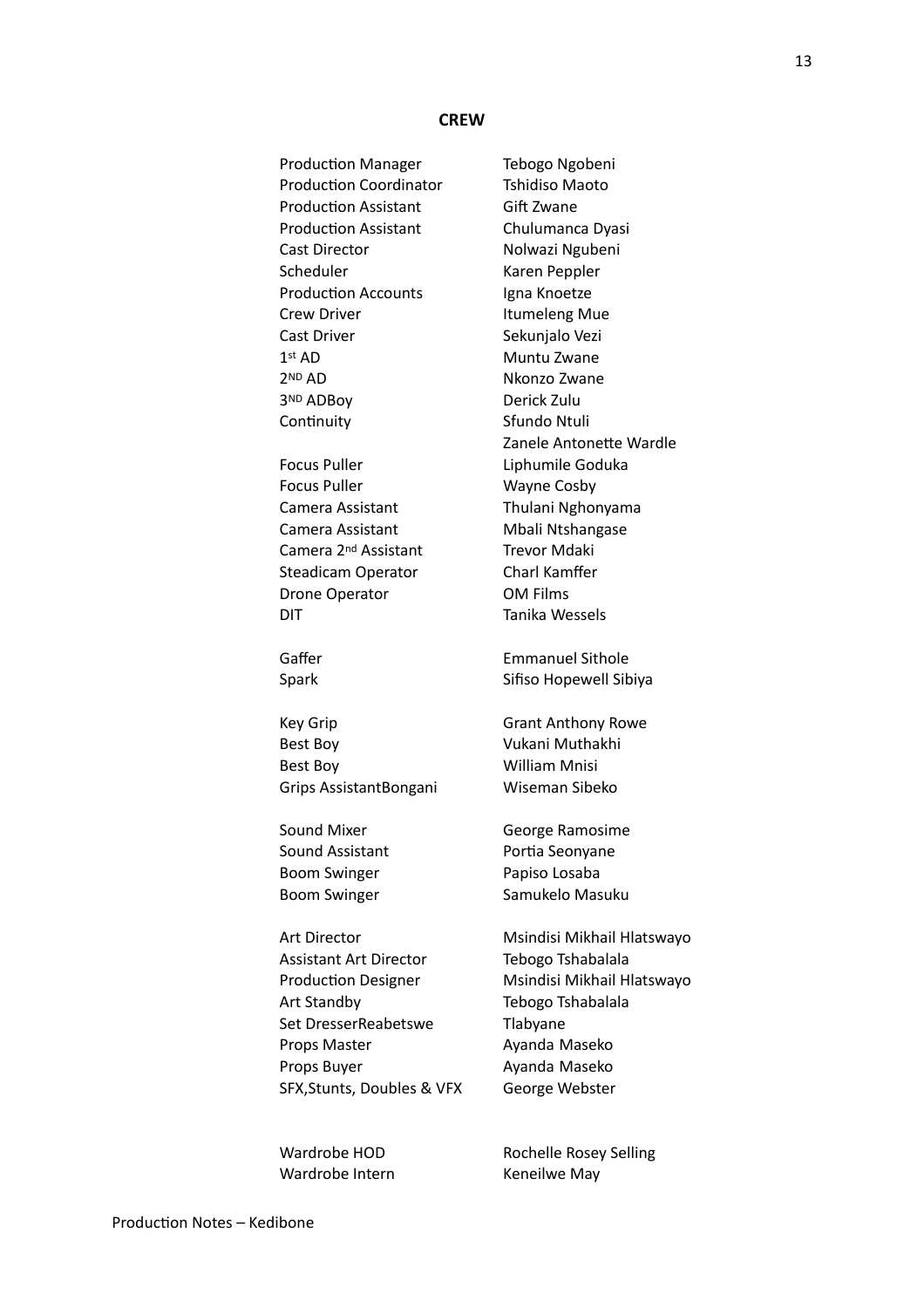| Wardrobe Driver<br>Laundry<br>Costume Assistant<br>Costume Standby                                                          | Mike Taunyane<br><b>Janet Elms</b><br>Comfort Tyuthu<br>Dikeledi Mosetsa                                                              |
|-----------------------------------------------------------------------------------------------------------------------------|---------------------------------------------------------------------------------------------------------------------------------------|
| Make-Up Supervisor<br>Make-Up Artist<br>Make-Up Assistant<br>Hair Supervisor<br>Hair Stylist<br>Hair Stylist<br>Hair intern | Joyce Mpotle<br>Simangele Nhlabathi<br>Naidene Maitland<br>Joyce Mpotle<br>Simangele Nhlabathi<br>Basetsana Gorenkwang<br>Sophie Sulu |
| Location Scout / Unit Manager Calvin Mlangeni<br>1 <sup>st</sup> Unit Assistant<br>2 <sup>nd</sup> Unit Assistant           | Kenneth Mola<br>Kamogelo Lesobea                                                                                                      |
| <b>Stunt Driver</b>                                                                                                         | Mpho Khotsano and Crew                                                                                                                |
| Set Catering and Craft Services Dinkwe Catering                                                                             |                                                                                                                                       |
| Post Production Supervisor                                                                                                  | Mangaliso Nkosi                                                                                                                       |
| <b>Picture and Color Grading</b><br><b>Subtitles</b>                                                                        | Alex May<br>Geno Shelile                                                                                                              |
| Post Production Facilities and Final Mix<br>Distribution                                                                    | Solethu Visual Group<br><b>Beyond Sound</b><br>Indigenous Film Distribution                                                           |
| Music                                                                                                                       | Karabo Khumalo<br>mabala Noise<br>Ghetto Ruff<br>Mash<br>Linda Mkhize<br>Swati King Kong<br><b>Shack Records</b><br>Bonezitto         |
| <b>Film Guarantors</b><br>Insurance                                                                                         | <b>Hollard Film Guarantors</b><br><b>KEU</b>                                                                                          |

**Special Thanks** Department of Trade & Industry SABC **Broll Properties**